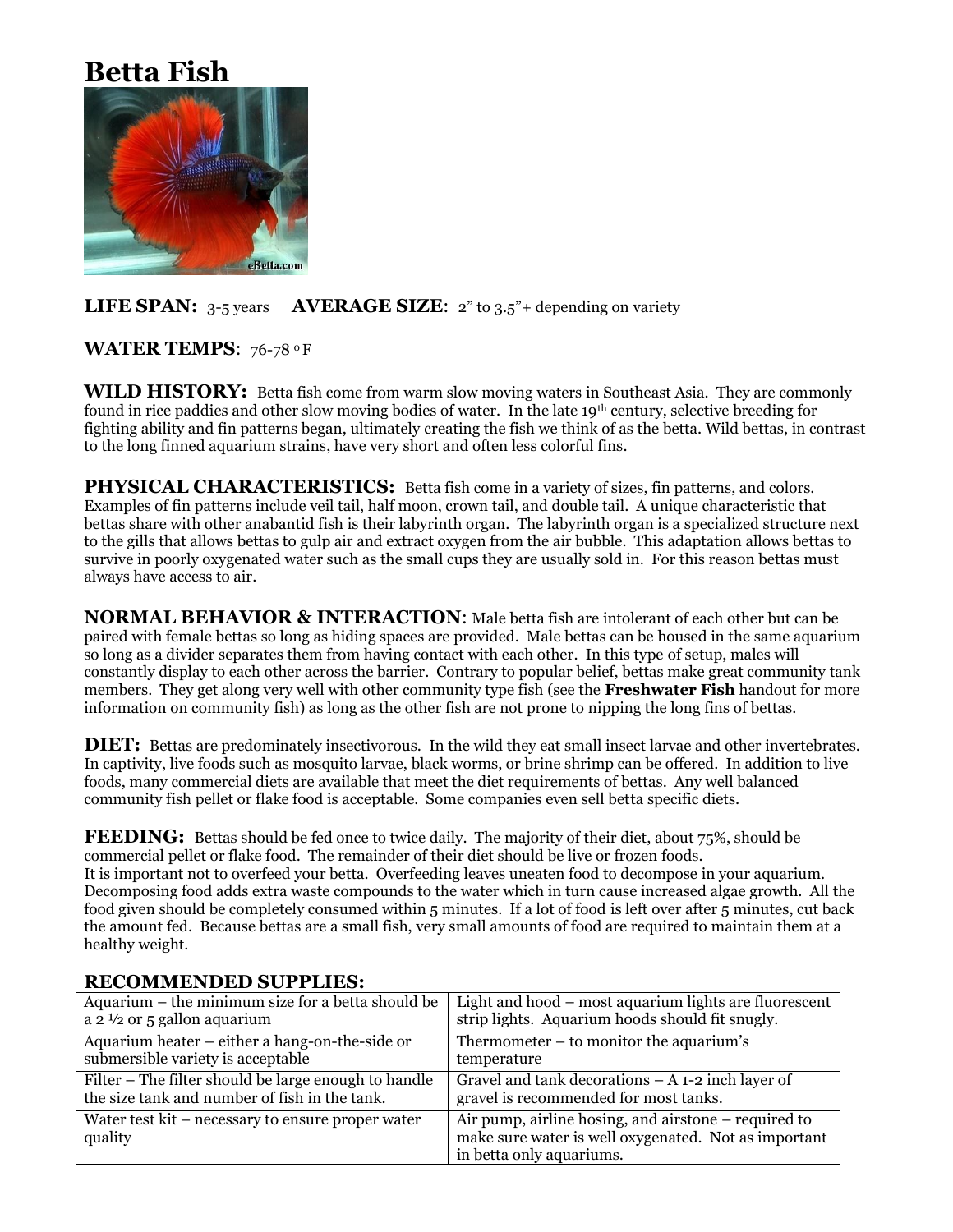## **HOUSING & ENVIRONMENT:**

**ENCLOSURE SIZE:** The enclosure should be a solid glass or acrylic aquarium. The minimum aquarium size for a betta is a 2 ½ or a 5 gallon aquarium. Bettas are often sold in small cups at pet stores. While this is acceptable for shipping fish, this is not an acceptable forever home for your pet betta! Bettas can be kept in community aquariums of any size so long as their tank mates are peaceful and do not nip your betta's fins. Many people try to keep bettas in small cube tanks on desktops. While bettas will survive in these small enclosures, water changes need to be done more frequently and temperature regulation is much more difficult. Keeping a betta in a small unheated, unfiltered aquarium is not acceptable and many consider it cruel!

**AQUARIUM SETUP:** Once you have set up your aquarium, the system needs to cycle. Cycling refers to the nitrogen cycle within the aquarium. Fish produce waste as ammonia. Beneficial bacteria convert toxic ammonia into slightly less toxic nitrites and finally nitrates. Nitrates are non-toxic except in very high concentrations. When you first set up an aquarium, these beneficial bacteria are not present and the ammonia level will rapidly increase. As the first type of good bacteria becomes established, ammonia levels drop and nitrites rise rapidly. As the second type of good bacteria becomes established, nitrite levels drop and nitrates rise gradually. Water changes remove these accumulated nitrates. This entire cycle, from ammonia spike to gradually increasing nitrates, takes roughly 1-2 months and may produce some transient cloudiness in the water. If you have a betta only aquarium, pay close attention to your pet betta during this cycling period for any signs of stress such as heavy breeathing, laying on the bottom, or sores on the body and/or fins. Do a partial water change immediately if you notice these signs! For larger community setups, it is important to buy only a few fish at first: 5 or less. After the first month, once the nitrogen cycle is nearly established, it is fine to add a few fish at a time until your aquarium is fully stocked. You can keep more than one male betta in a setup so long as there are dividers separating the fish. You can keep one male betta with one or more female bettas and other community fish without separating them.

NEVER BUY ALL YOUR FISH AT ONCE FOR AN AQUARIUM. YOU RISK CAUSING A TOXIC AMMONIA OR NITRITE SPIKE WHICH CAN KILL ALL THE FISH!

**FILTRATION:** The filter is one of the most important pieces of equipment in a betta's aquarium setup. Filters remove solid fish waste, remove dissolved chemicals from the water, and provide surface area for beneficial bacteria that detoxify harmful waste compounds in the water. There are many types of filters from hang-on-theside to canister filters to sponge filters. The most important aspect of picking the right filter is making sure the filter is rated to the size aquarium you have. This information will be on the filter packaging. It is always better to over-filter an aquarium than under-filter. When selecting a filter for a betta aquarium, choose a filter that does not create strong currents in the aquarium, as bettas prefer slow moving water.

**AERATION:** An air pump, airline hosing, and airstone are provide oxygenation to the water. Air pumps are sold based on the size aquarium they are used for. Because bettas are able to extract oxygen from air using their labyrinth organ, an air pump, airline hosing, and airstone are not required for betta only aquariums. If bettas are kept in a community aquarium with other fish, an air pump, airline hosing, and airstone are required for proper oxygenation of the water.

**LIGHTING:** Fish require a clear day/night cycle to do well. Bettas are no exception to this rule. Since bettas come from tropical locations, the day night cycle should be as close to 12 hours on/12 hours off as possible. This is easily accomplished by buying a light timer. Keeping the lights on for more than 12 hours contributes to excess algae growth. Lighting comes in either fluorescent or incandescent fixtures. Fluorescent fixtures are better for aquariums containing live plants.

**GRAVEL AND DECORATIONS:** Which gravel and tank decorations are used largely depends on personal preference. Gravel comes in many different sizes and colors. If using gravel, rocks, or driftwood from outdoors, i.e. which were found outside somewhere, they need to be sterilized before using them in your aquarium. This is accomplished by boiling the items in a large pot of water for 20 minutes to 1 hour. If driftwood found outside is too large to boil, baking it in a low temperature oven (200F) for a few hours will also sterilize it. The wood must be monitored very closely/frequently as the baking process risks drying the wood out to the point where it can catch fire.

**COVER**: Make sure the aquarium has an escape-proof solid glass or plastic cover. It should fit snugly onto the tank and have an area in the back to cut out sections for the filter, heater, and airline tubing to enter.

**TEMPERATURES:** Aquarium temperatures should be monitored closely and kept at the temperatures listed at the top of this care sheet. An appropriately sized aquarium heater should be used to maintain proper temperature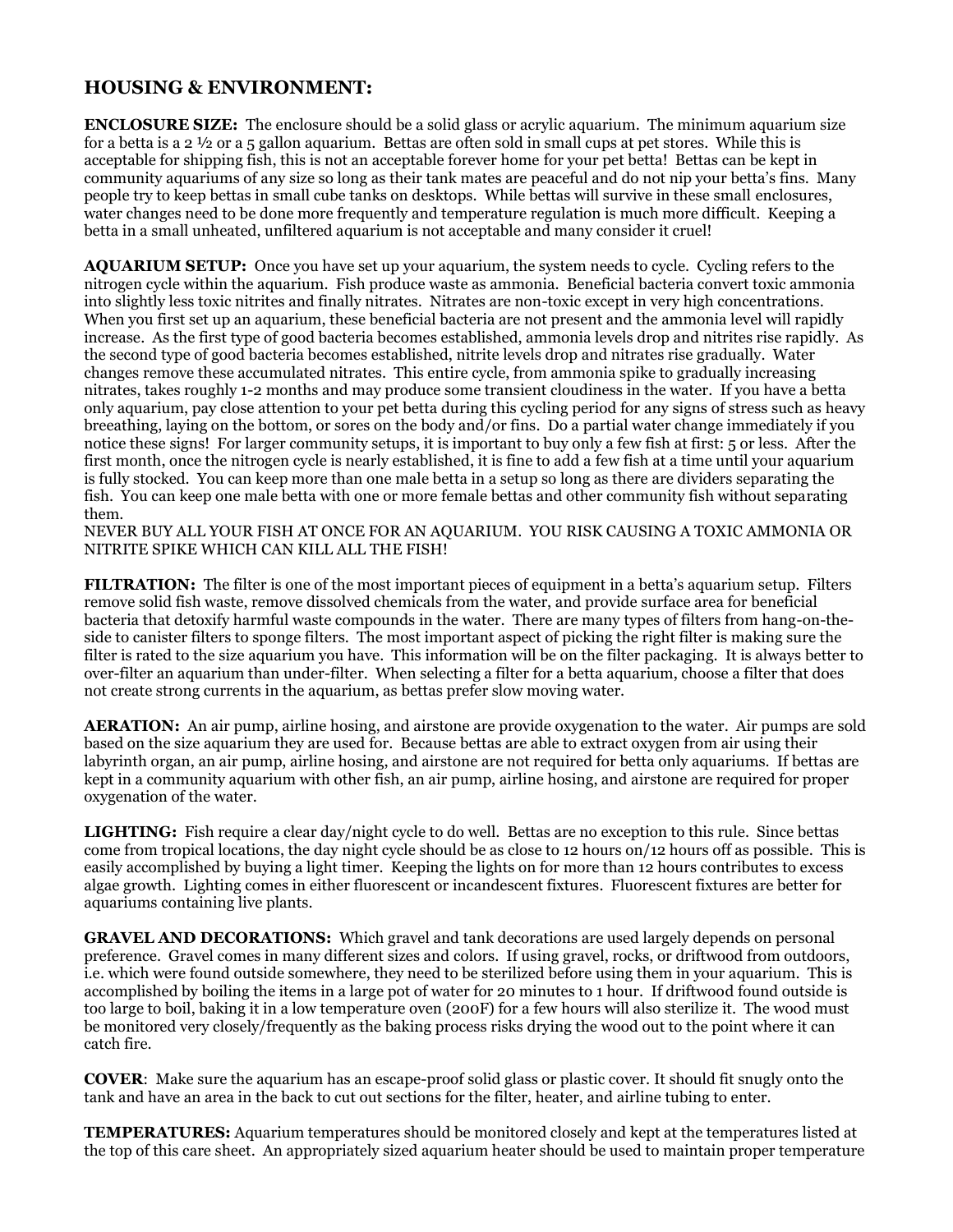for your betta fish. Sudden drops in temperature should be avoided as they stress fish and weaken their immune systems. Bettas are tropical fish and require a heater in their aquarium. Keeping betta fish at room temperature (below 74 degrees Fahrenheit) is not acceptable and many consider it cruel.

**WATER QUALITY:** Water quality parameters are important to monitor. Changes in water quality can stress your fish and increase their susceptibility to diseases and parasites. Bettas, like other fish from Southeast Asia, usually require neutral water with average hardness. Pet stores or your exotics veterinarian who works with fish can test water for you.

**pH:** measures the acidity or alkalinity of water

**Ammonia:** toxic to fish; it is excreted by fish and produced by decaying material (such as uneaten food) **Nitrite:** toxic to fish, it is the first product of the nitrogen cycle

**Nitrate:** only toxic in high concentrations, it is the end product of the nitrogen cycle, removed via water changes **Alkalinity/Carbonate Hardness:** measures the buffering capacity of your water/its resistance to pH changes **General Hardness:** measures the total hardness of your water

**ACCLIMATING and QUARANTINING NEW FISH:** Acclimating and quarantining new fish are important topics to cover. Simply dumping fish into an aquarium with different water quality parameters from their current water can shock the fish's system and sometimes even cause death. Additionally, new fish can carry parasites and diseases that your fish may not have. Introducing new fish can therefore cause a disease or parasite outbreak with your previously healthy fish. New fish should be quarantined in a separate aquarium for 4 to 6 weeks. If you are keeping a single betta in an aquarium setup, this is not required. If any disease or parasite problems arise during the quarantine process, your regular tank full of your other fish are not exposed. If such a problem arises, we recommend contacting your exotics veterinarian for help diagnosing and treating the problem.

There are two ways to acclimate fish. The first method is to float the bag containing the new fish in your aquarium for 15 to 20 minutes to equalize temperatures. At that point you can add a ½ cup to 1 cup of tank water to the bag (depending on the bag size). Wait another 15 to 20 minutes and then add another ½ to 1 cup of tank water to the bag. Repeat this cycle until you've added 4-5 times the original volume of water to the bag containing your new fish. At this point, catch your new fish out of the bag and release it into your quarantine aquarium. Discard the bag and water that the new fish arrived in.

With the second method, dump the new fish and its water into a 5 gallon container (a clean bucket works well). Using airline tubing, start a siphon and trickle water into the bucket containing the new fish. After about an hour, or when the water volume in the bucket has more than tripled, you can net your new fish out of the bucket and introduce it to your quarantine tank.

**HABITAT MAINTENANCE:** Water changes are the most important aspect of keeping happy healthy betta fish! A partial water change, up to 1/3 of the total water volume, needs to be done every two weeks to remove built up wastes and harmful dissolved compounds. If you are keeping a betta in a small tank without a filter (NOT recommended), then water changes need to be done every 7 days or more frequently. The easiest way to do water changes is with a gravel vacuum. A gravel vacuum is a large diameter tube connected to thinner, longer tubing. A siphon is started with the waste water collected in a bucket or poured down the drain. The gravel vacuum sucks waste out of the gravel without removing the gravel itself. Replace removed water with dechlorinated water of the same temperature as the aquarium water. If using tap water, a commercial tap water conditioner must be used to remove chlorine and chloramines. Alternately, well water or spring water may be used to replace the removed water.

#### NEVER COMPLETELY EMPTY AND CLEAN AN AQUARIUM – YOU WILL REMOVE BENEFICIAL BACTERIA THAT DETOXIFY HARMFUL WASTE COMPOUNDS!

The media in an aquarium's filter should be changed once a month to once every other month. Never change all filter media at once unless your filter uses single replaceable cartridges.

Spot clean your aquarium as needed to remove uneaten food and scrape algae from the walls of the tank.

**SIGNS OF A HEALTHY ANIMAL:** Healthy betta fish have vibrant colors, smooth skin, and swim normally, with fins held away from the body. You may even notice courtship between males and females or display/fighting behavior between males that can see each other through dividers. Healthy betta fish will also have a voracious appetite, often learning to come to the front of the aquarium as you approach to feed them. We recommend routine water testing daily to weekly for a brand new aquarium setup and monthly for an established aquarium. Many pet stores or your exotics veterinarian who works with fish can test water for you. We also recommend a physical exam with an exotic pet veterinarian for pet betta fish if you notice a change in